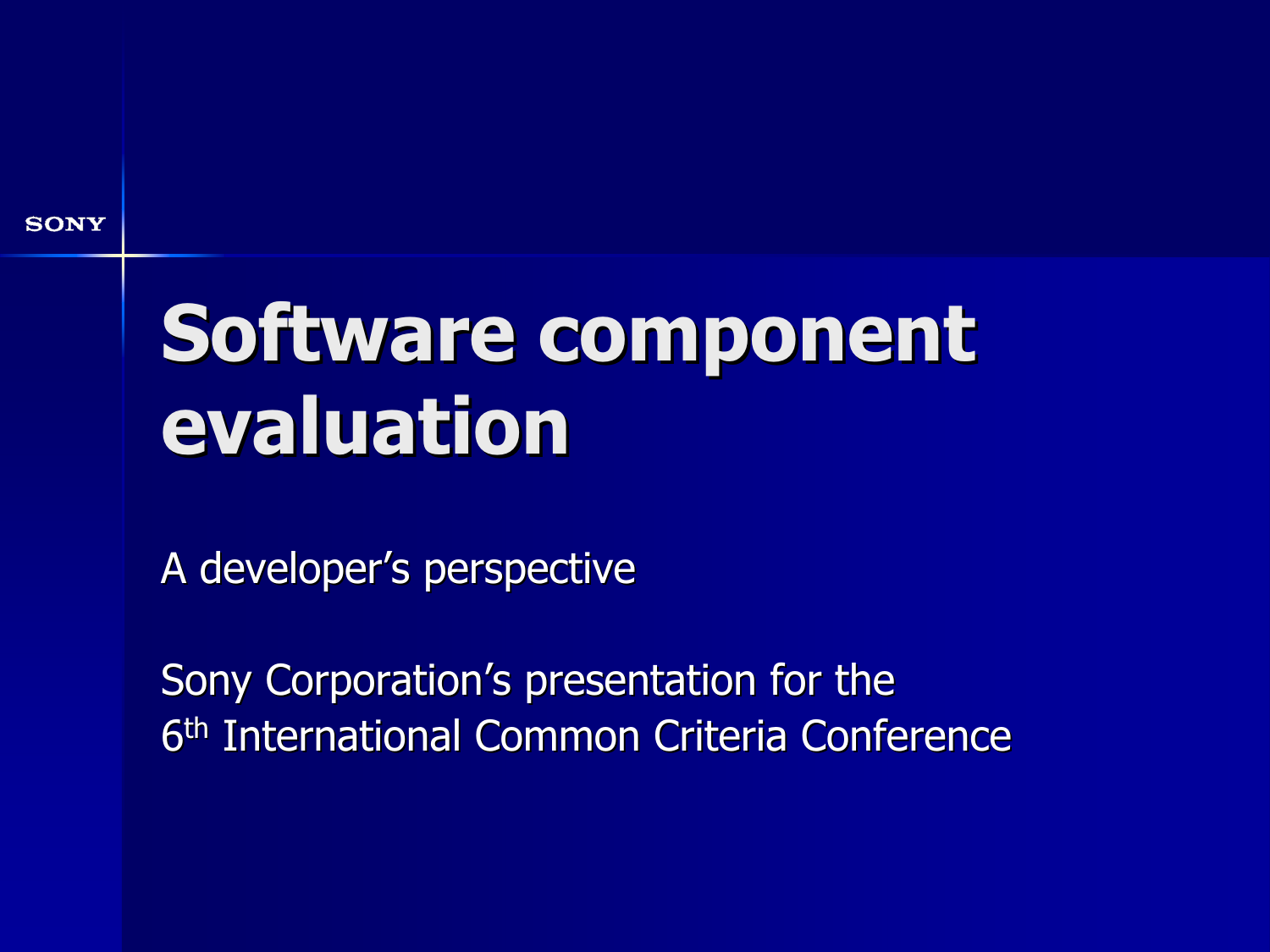#### **Contents**

- **The discussion of the modularity of systems versus** the modularity of software
- $\blacksquare$  The discussion of disparity between the hardware and software evaluations
- $\blacksquare$  The discussion of the complexity of software and **components**
- $\blacksquare$ A preview of what is coming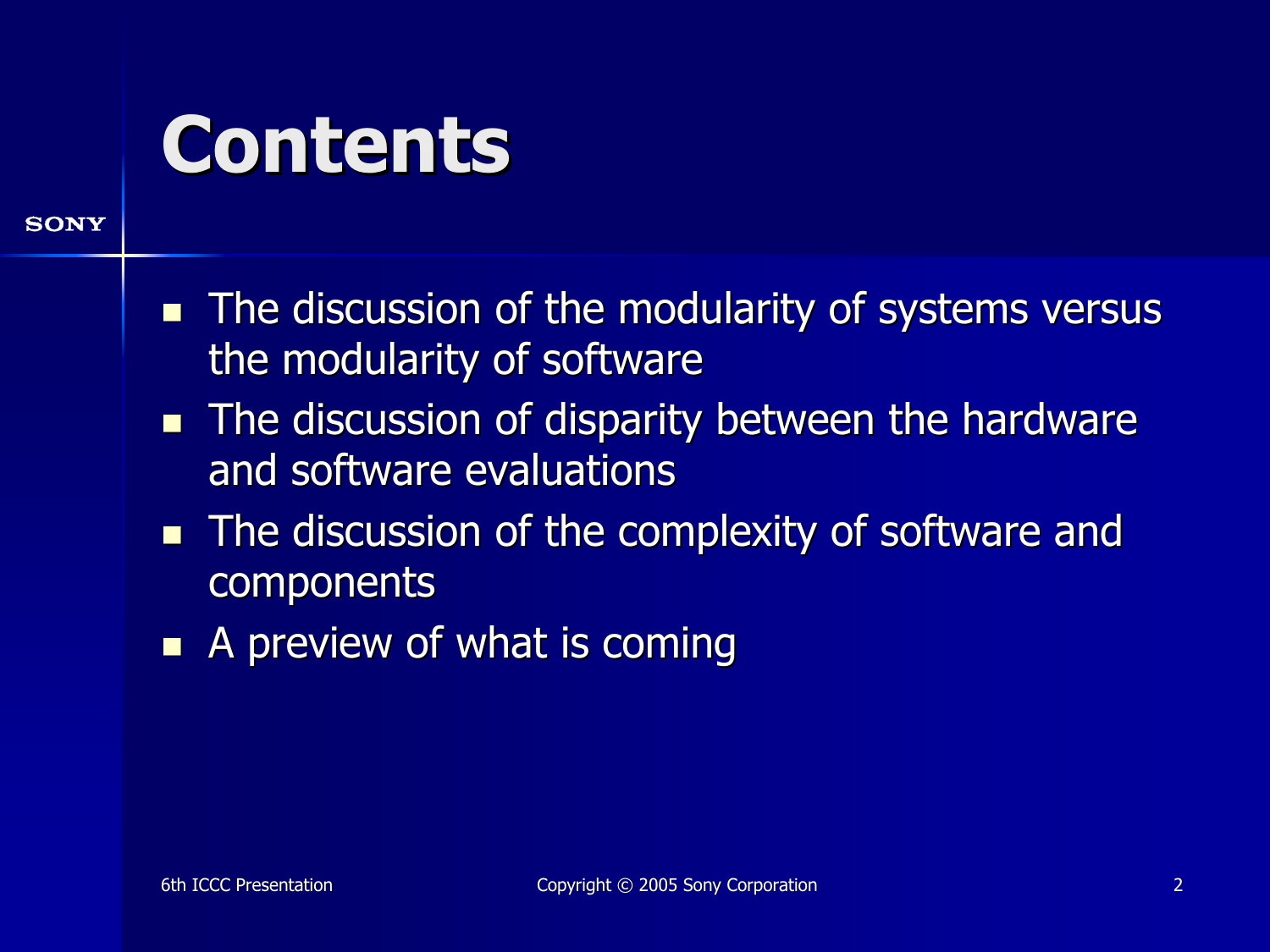#### **System security**

- $\mathbb{R}^2$ Current approach is to evaluate "finished products"
- $\mathbb{R}^2$ Those products are later used as components to build secure systems
- $\blacksquare$  Security of the system depends more on the overall security policies and system design than on the product security
- $\blacksquare$ Products specify how they should be used to remain secure even inside a system
- $\blacksquare$ Most of the time, systems are not externally evaluated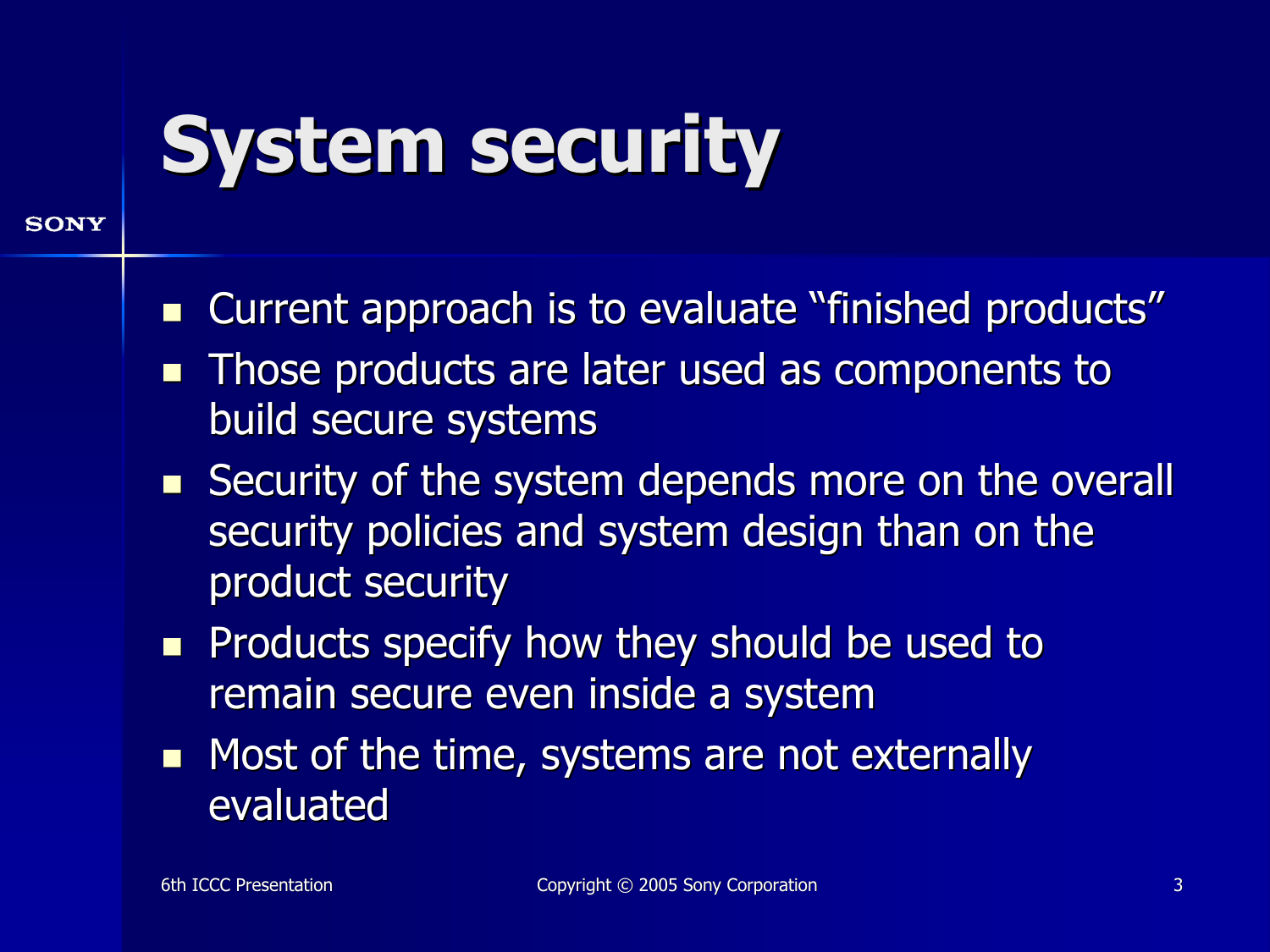#### **Product security**

- $\mathbb{R}^2$  Products are seen as almost completely Products are seen as almost completely independent units
- $\blacksquare$ Products are rigorously evaluated for their security
- $\blacksquare$ Product is seen as a big lump of matter, thus contradicting the design principles of the product
- $\blacksquare$  The consequence is that the effort is wasted on reinventing the wheel
- **Product security should be looked at from the point** of view of a system and components that go into this system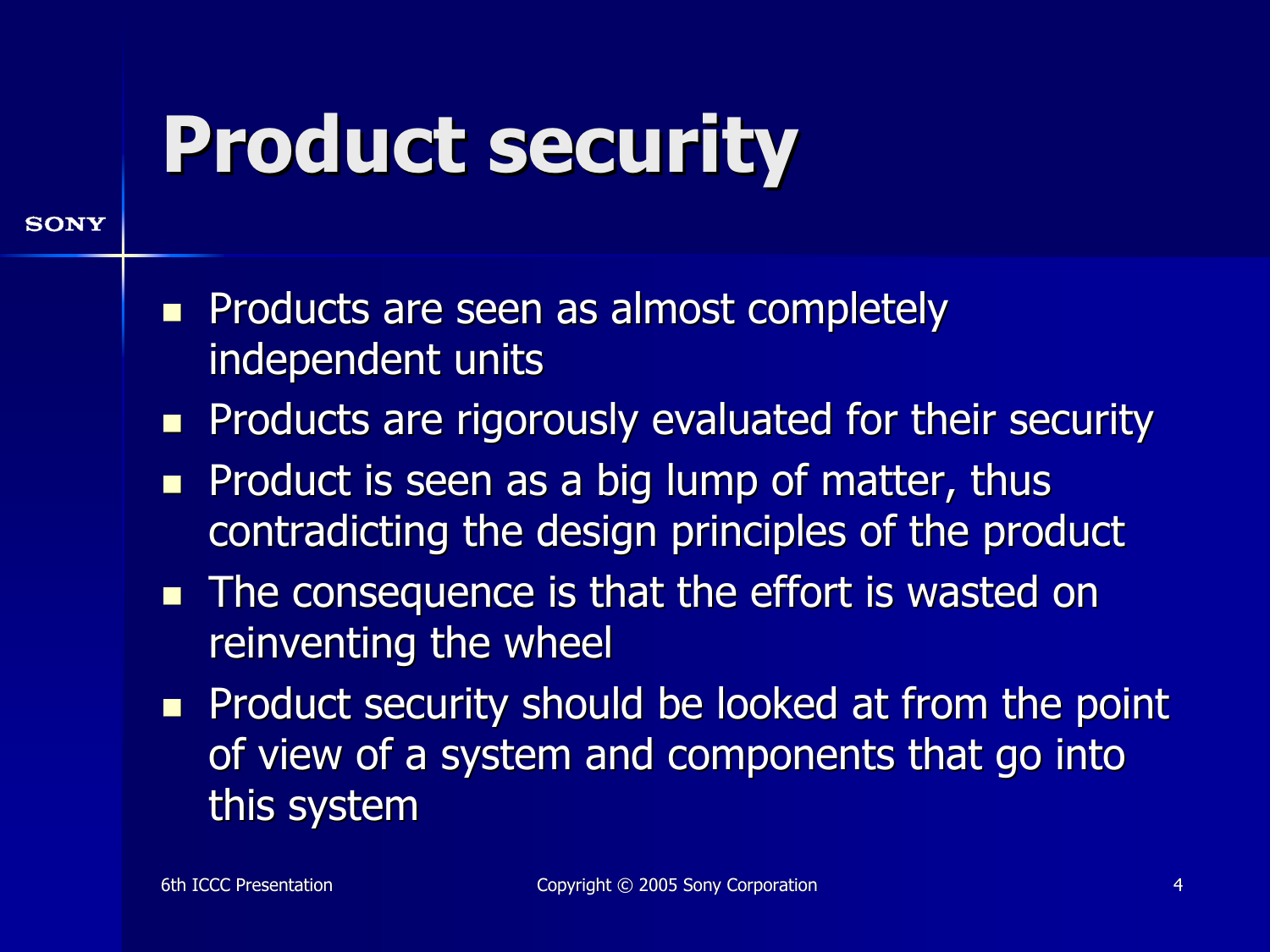#### **Component security**

- $\mathbb{R}^2$ Products consist of components
- $\blacksquare$ At the system level, we can evaluate individual components, known as "products", independently
- $\blacksquare$ At the product level, we may not evaluate individual components?
- $\blacksquare$  There is an obvious disparity between the approaches to the security at different levels
- $\blacksquare$ This disparity is greatest when we look at the software evaluations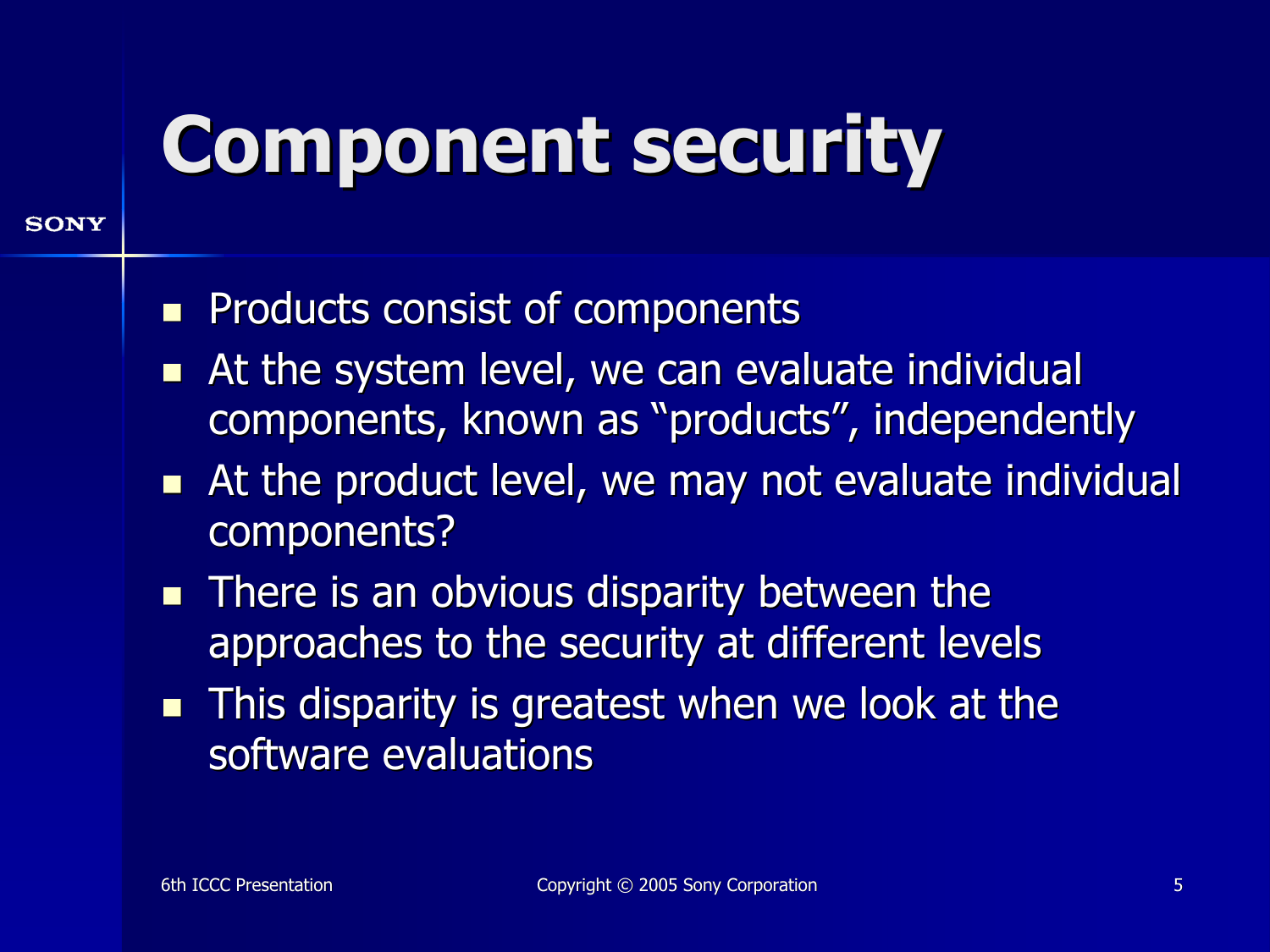## The spectrum of security

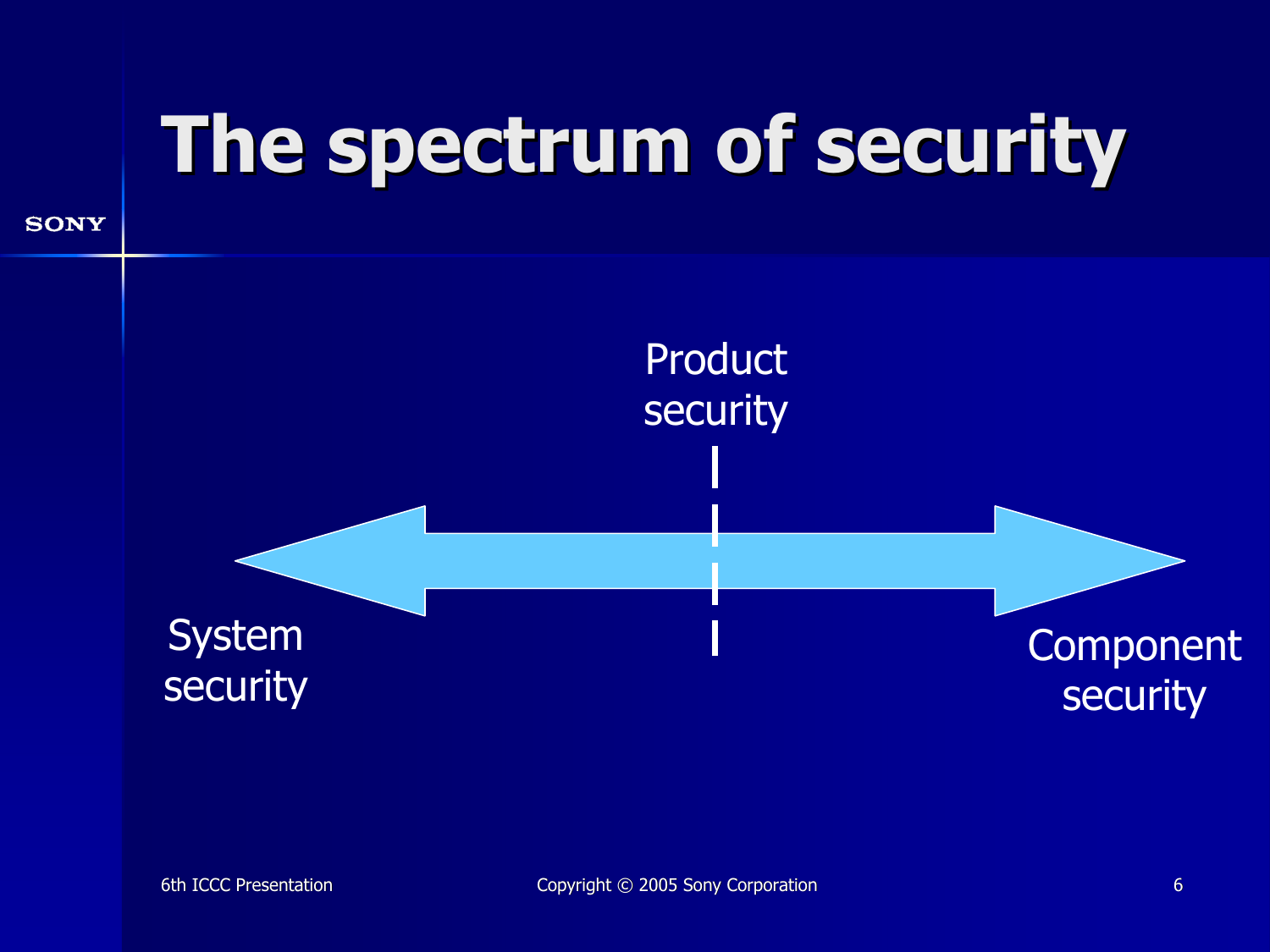#### **Overall security**

- $\blacksquare$  The components of a product must be evaluated the way we evaluate the products
- $\blacksquare$  The context of a product provides the environment for the component just as the system provides the context for the product
- $\blacksquare$  The approach must be systematically consistent from evaluating software and hardware components all the way to building the systems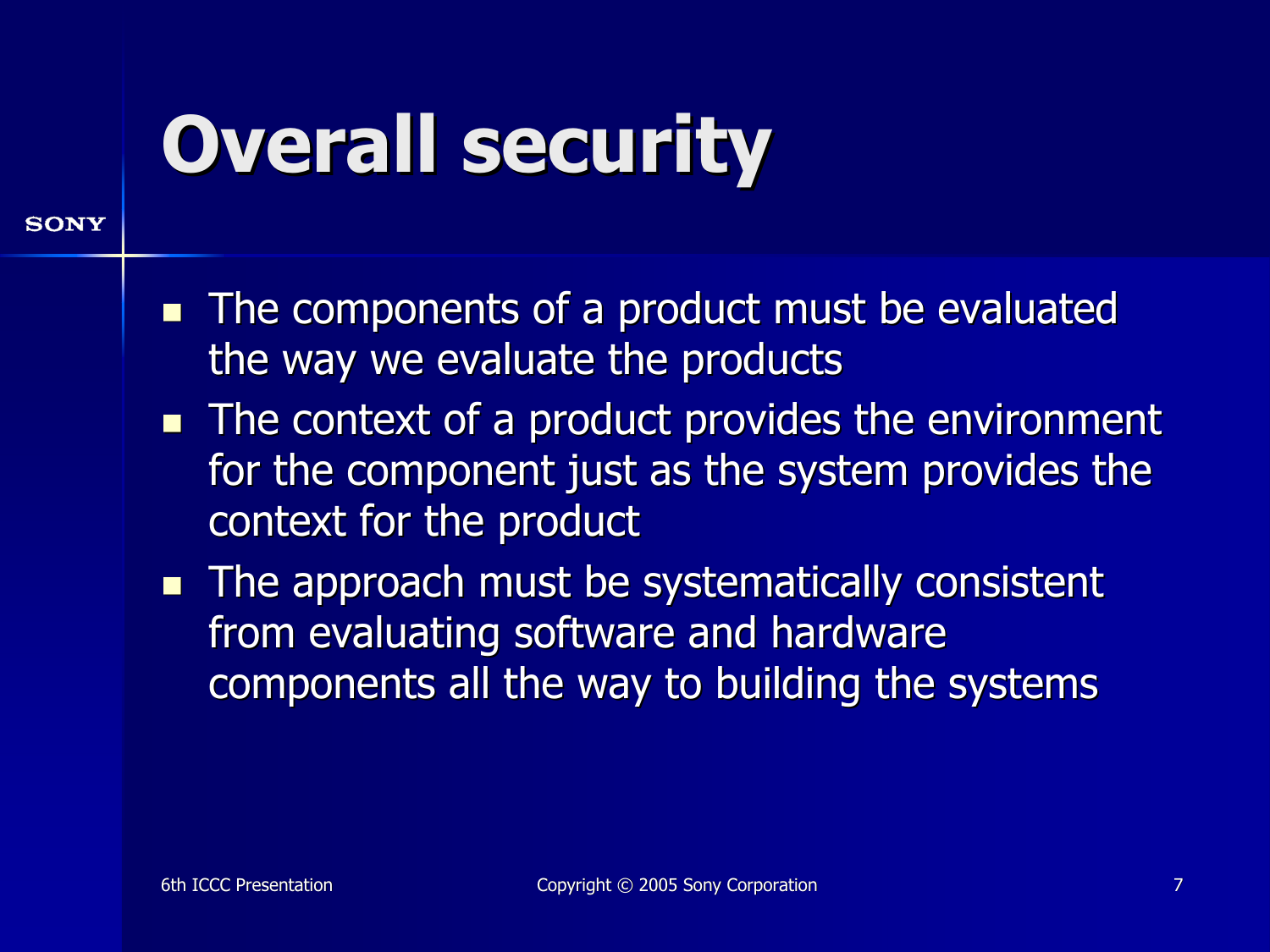#### **Current state**

- $\blacksquare$ Lots of experience in evaluating hardware and hardware-based products
- $\blacksquare$ Even complex composite products are evaluated without much trouble
- П Evaluation of software components is far behind
- $\blacksquare$ Lagging of software component evaluations drags down the natural process of product composition from certified components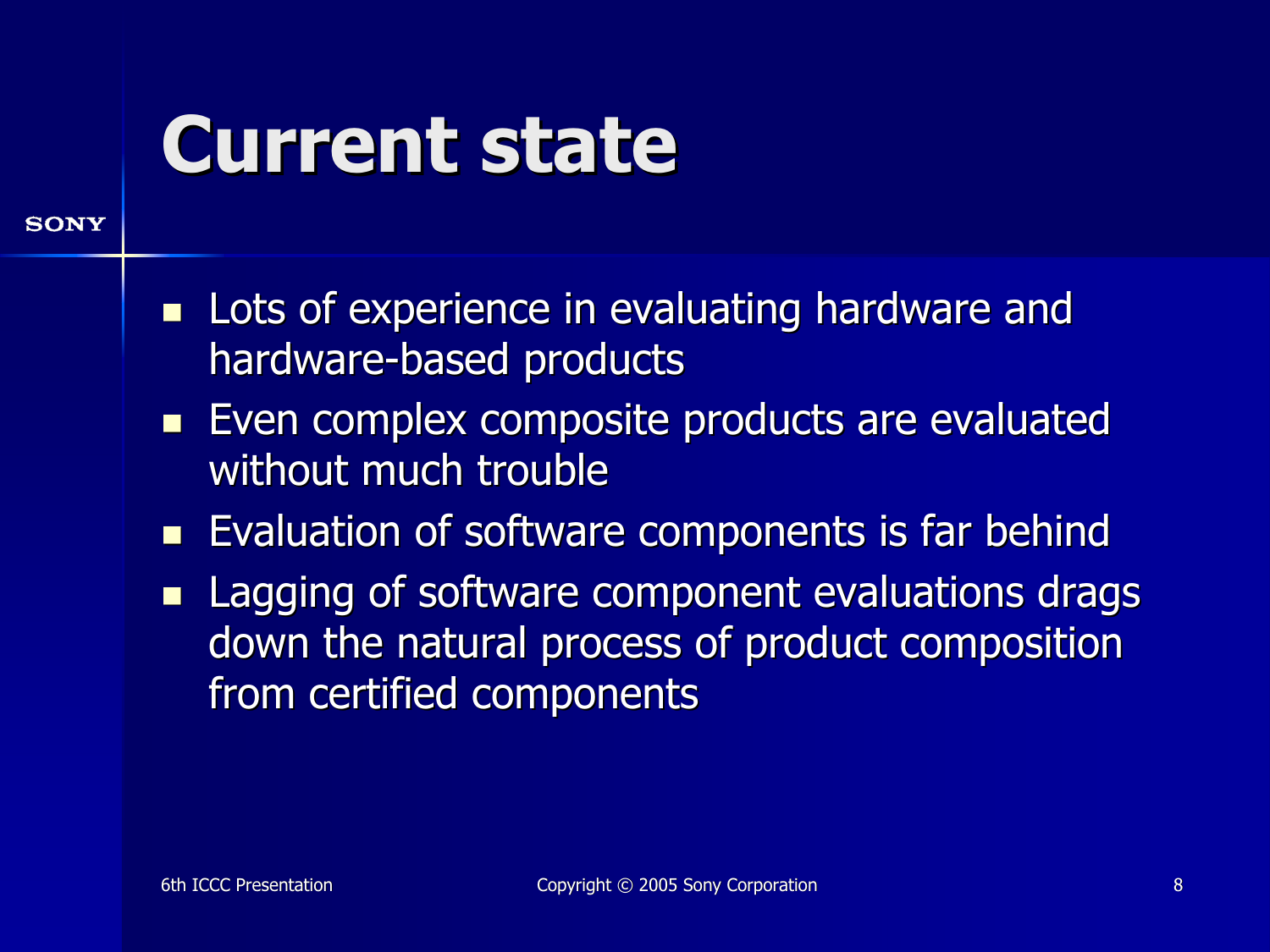#### What is so peculiar about software?

- $\blacksquare$ Much higher complexity
- $\blacksquare$ Much easier to develop using logically separated components
- $\blacksquare$ Quick development of the functionality but long time to get the details right
- $\blacksquare$ Infinite stability Infinite stability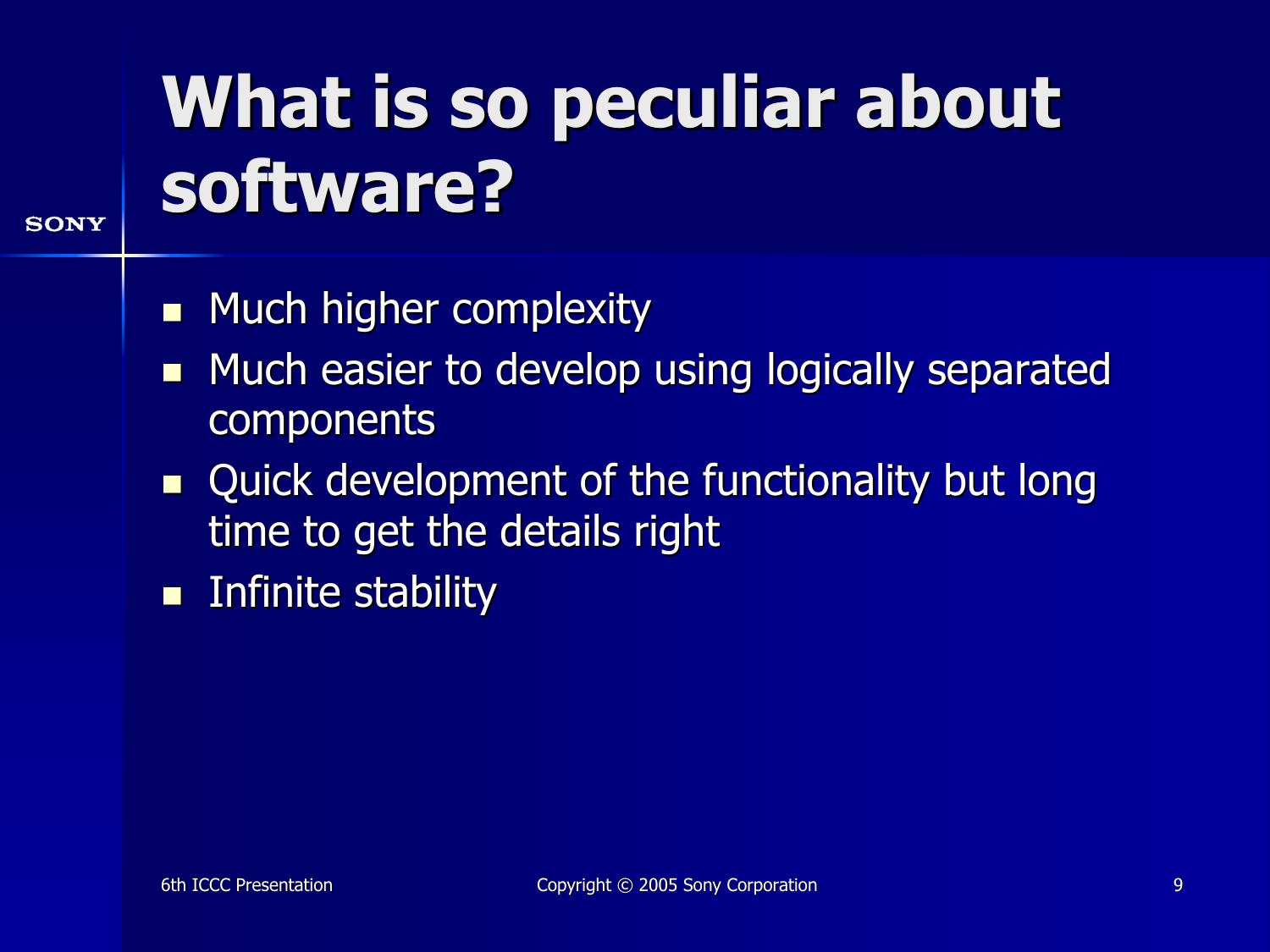# **Complexity**

- $\blacksquare$ Software is much easier to develop compared to hardware
- П Therefore we make very complex things in software
- П The way we deal with the increasing complexity is to split the software into components
- П Components, in turn, get increasingly complex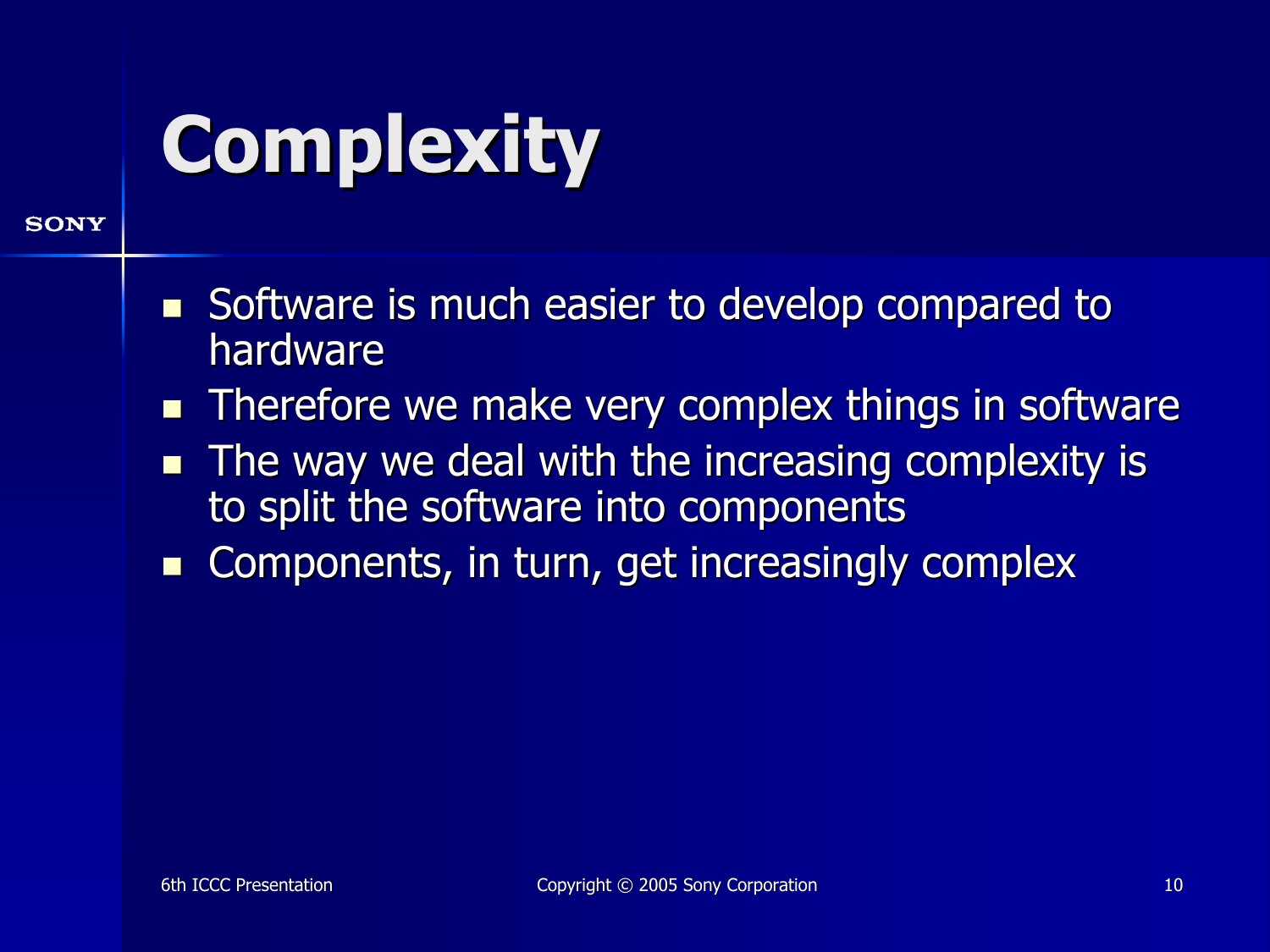#### Development cycle

- $\mathbb{R}^2$ There are different models for managing the complexity of development
- $\blacksquare$ In the end, there are always two phases:
	- $-$  Development of the functionality
	- Getting the functionality exactly right
- $\blacksquare$ The second stage may take longer
- $\mathbb{R}^2$ A fully understood, tested and verified software can be easily reused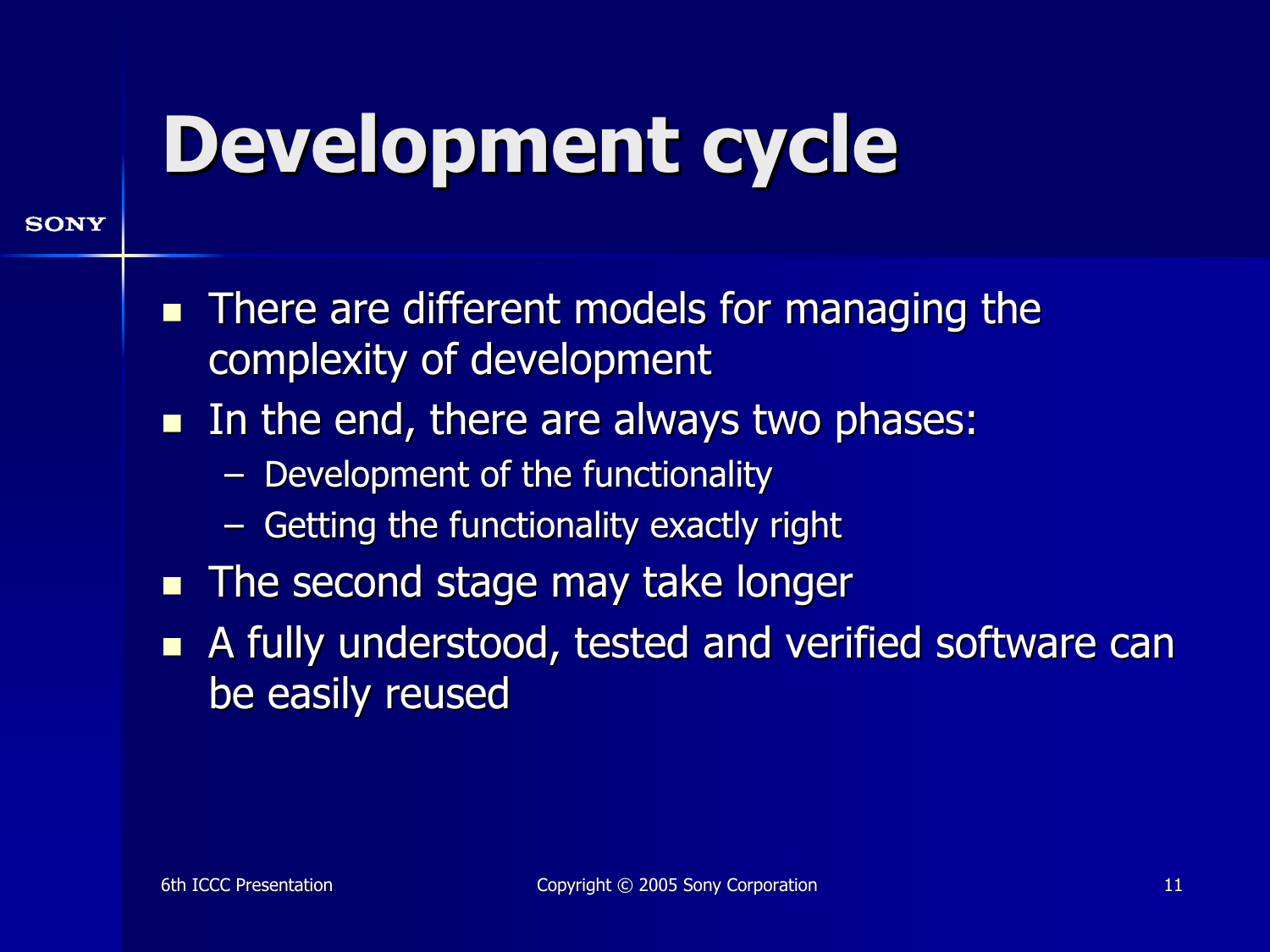#### **Software stability**

- $\blacksquare$ As opposed to the hardware, the software is not subject to wear and tear
- $\blacksquare$ Software does not need the maintenance or protection required for the hardware
- $\blacksquare$  Software will keep performing the required function indefinitely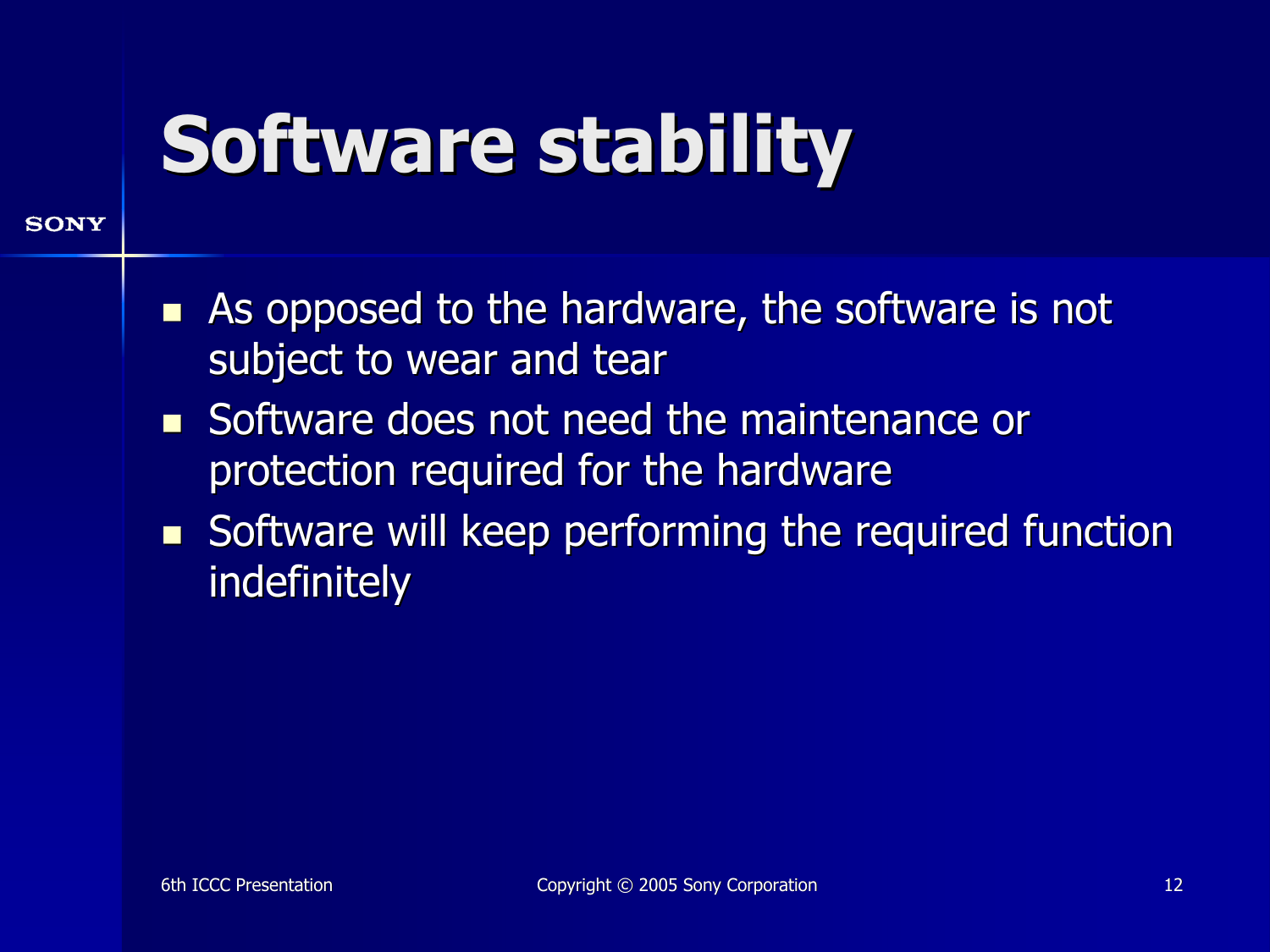# Software vs. hardware: implementation

- $\blacksquare$ Hardware is built from real-world matter while software is built of ideal mathematical objects with behaviour defined precisely with abstract rules
- $\blacksquare$ Hardware can fail, software cannot
- $\blacksquare$ Hardware can have dependencies that would be absurd for the software
- $\blacksquare$  The dependencies in the software are much easier to identify and analyze.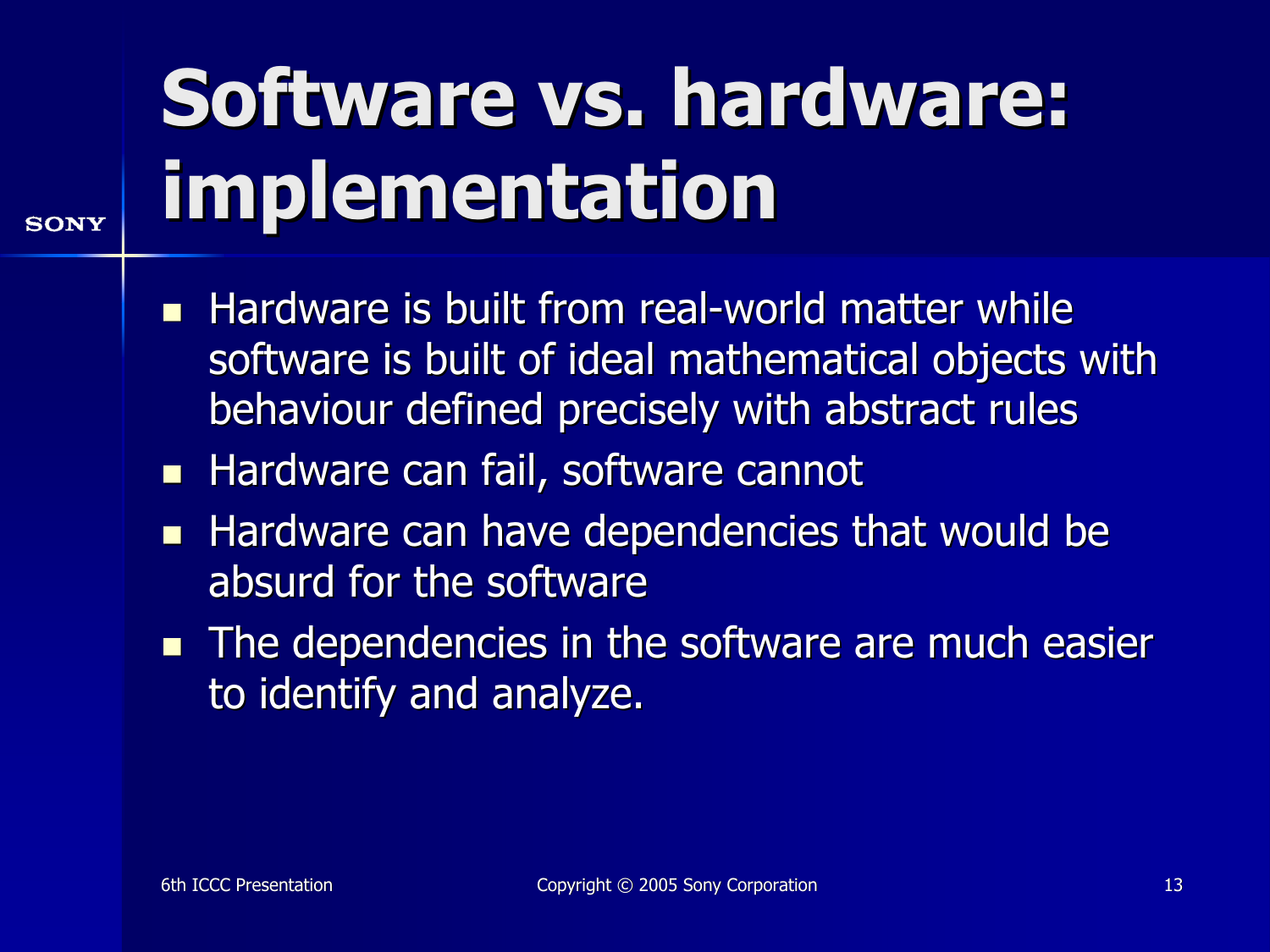# What is the point?

- $\mathbb{R}^2$ Software, once written, stays functional forever
- $\mathbb{R}^2$ Software can be evaluated once and for all
- $\blacksquare$ The total sum of software in a product is usually split into building blocks – components
- $\blacksquare$ A product may be created by using infinitely stable, evaluated components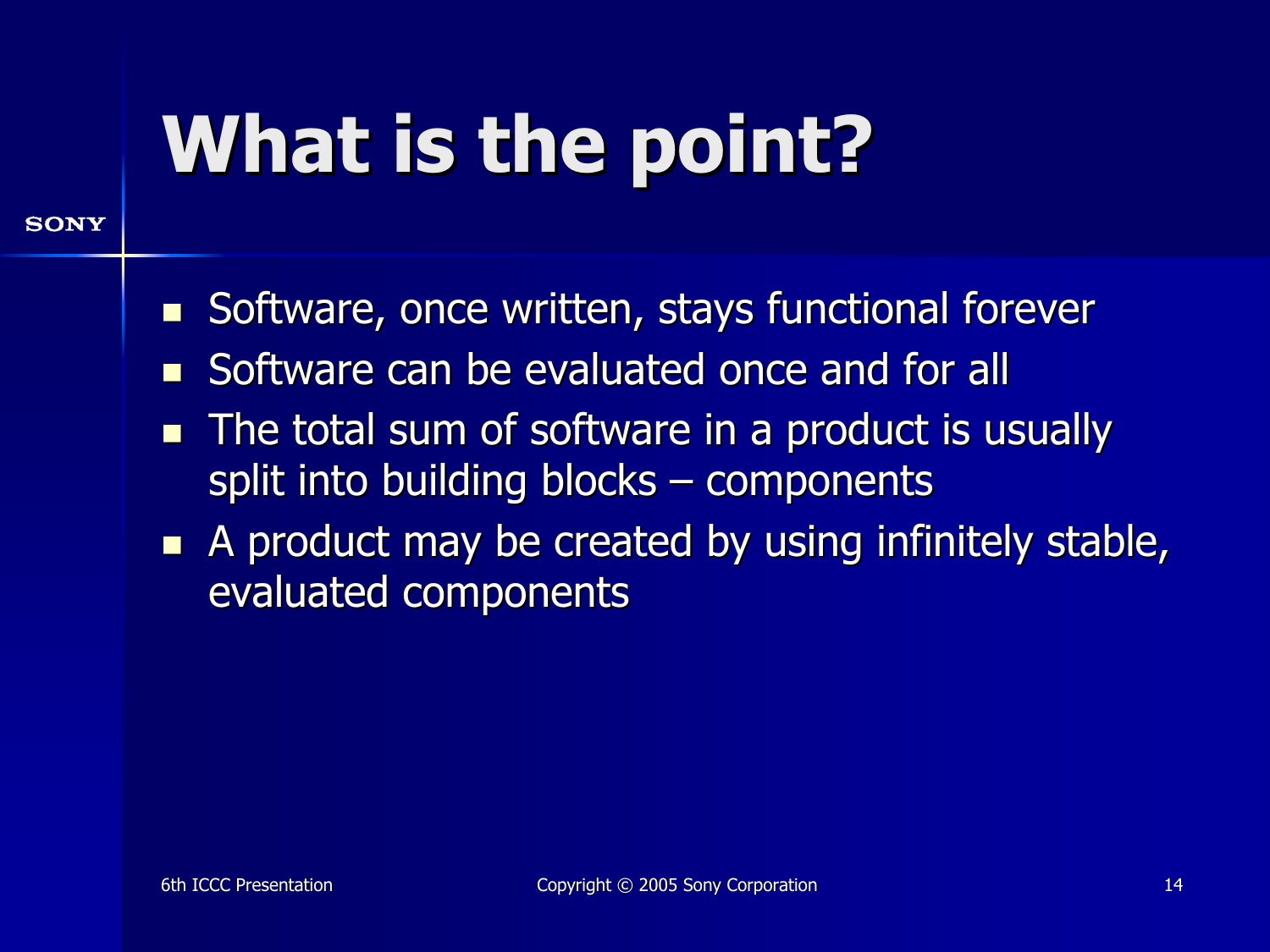## **More interestingly**

- $\blacksquare$ Hardware does not know how it will be used, software knows exactly what it needs to do and how it will use the hardware.
- $\blacksquare$ Hardware operates in accordance to the way the software is written.
- $\blacksquare$ Software is primary, software is the "master plan"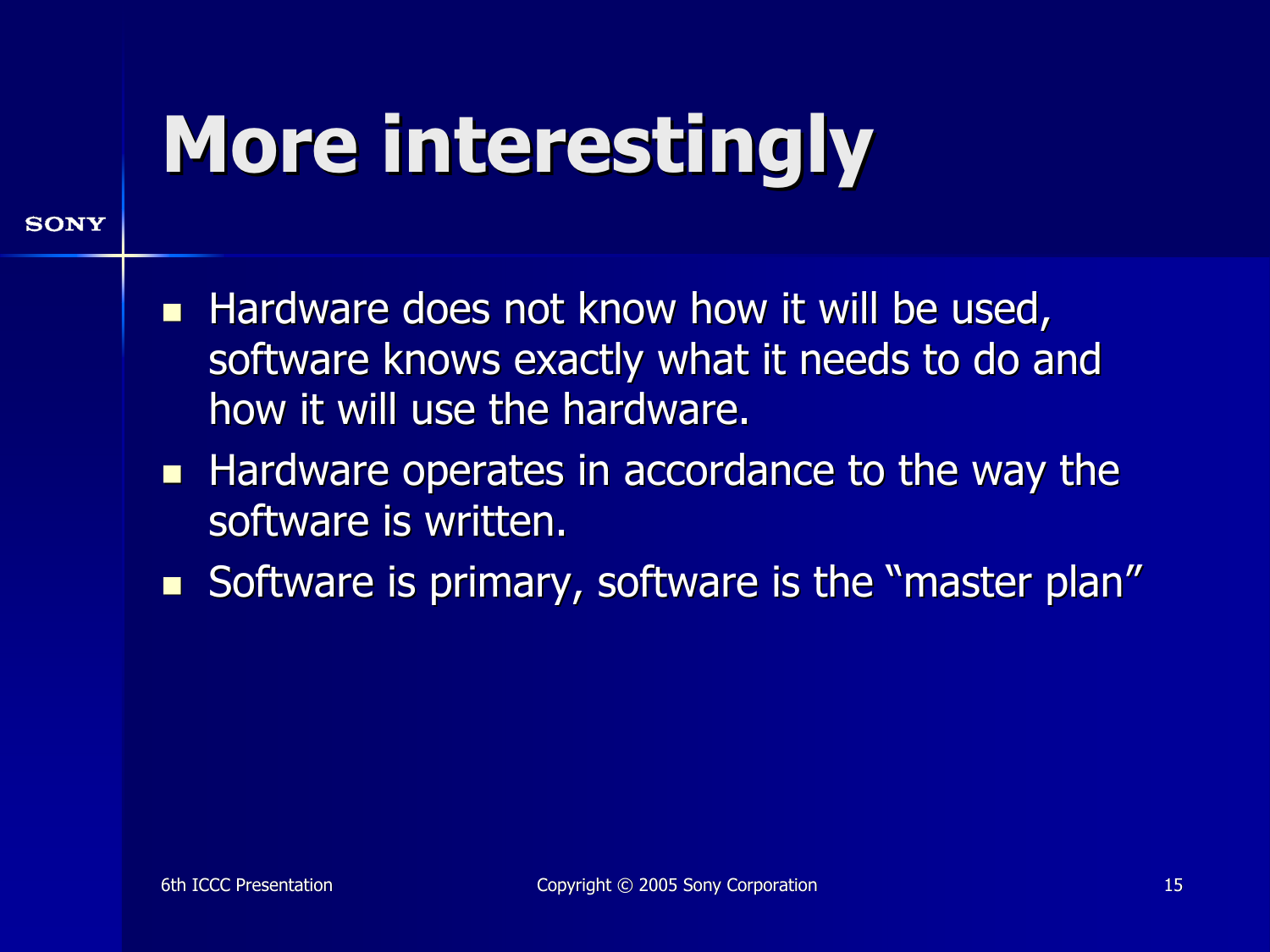#### Software summary

- Software is the master plan of function
- $\blacksquare$ High level of complexity
- $\blacksquare$ Precisely defined behaviour
- $\blacksquare$ Infinite stability Infinite stability
- $\blacksquare$ No possibility of failure
- $\blacksquare$ Dependencies are easy to define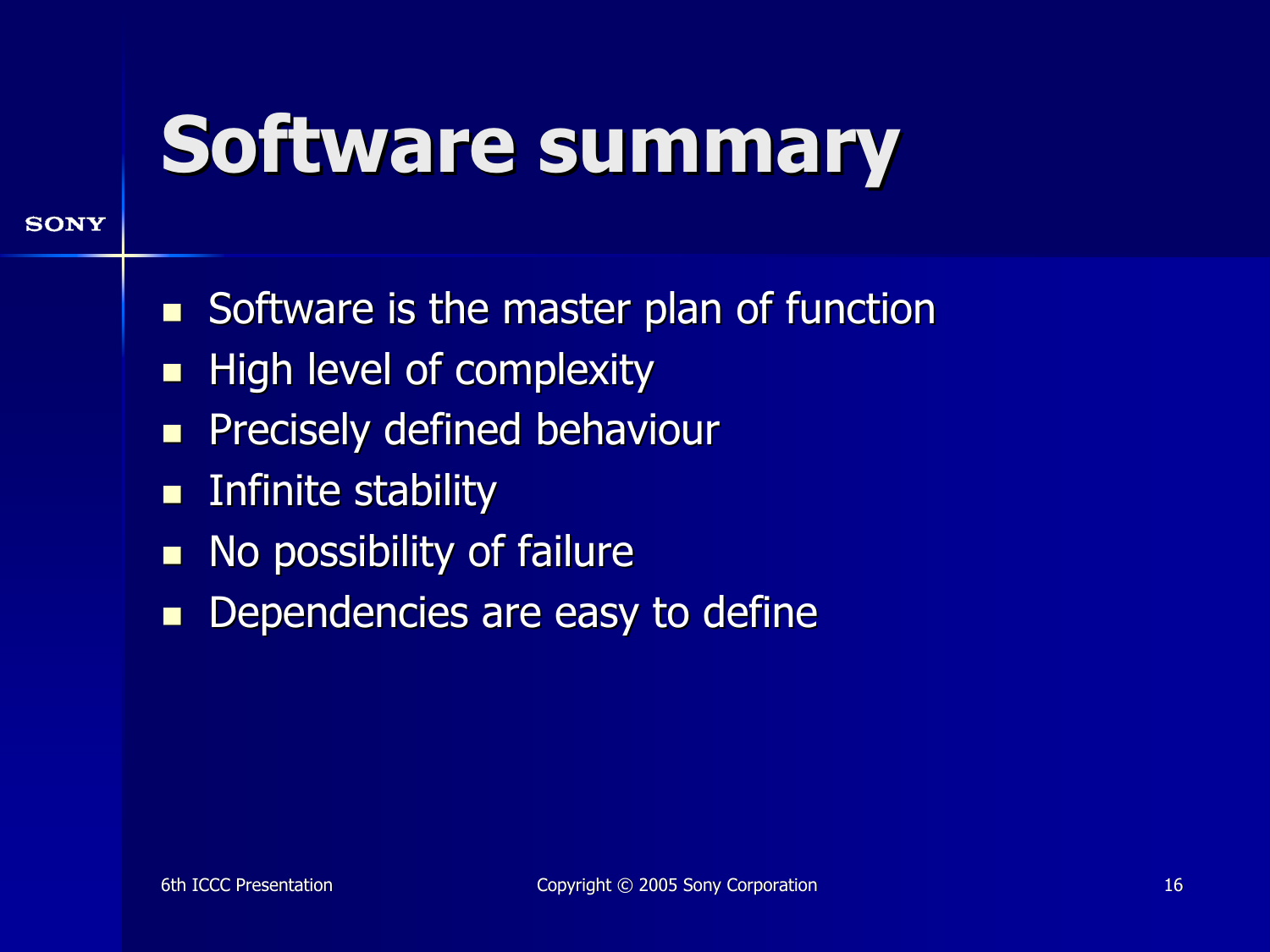## What all this leads to?

- $\mathbb{R}^2$ The software should be the basis of the evaluation
- $\blacksquare$ We are used to evaluating the hardware first and then seeing how it is used by the software
- $\blacksquare$  We should reverse the process, evaluate the software first and evaluate the hardware in accordance with its use by the software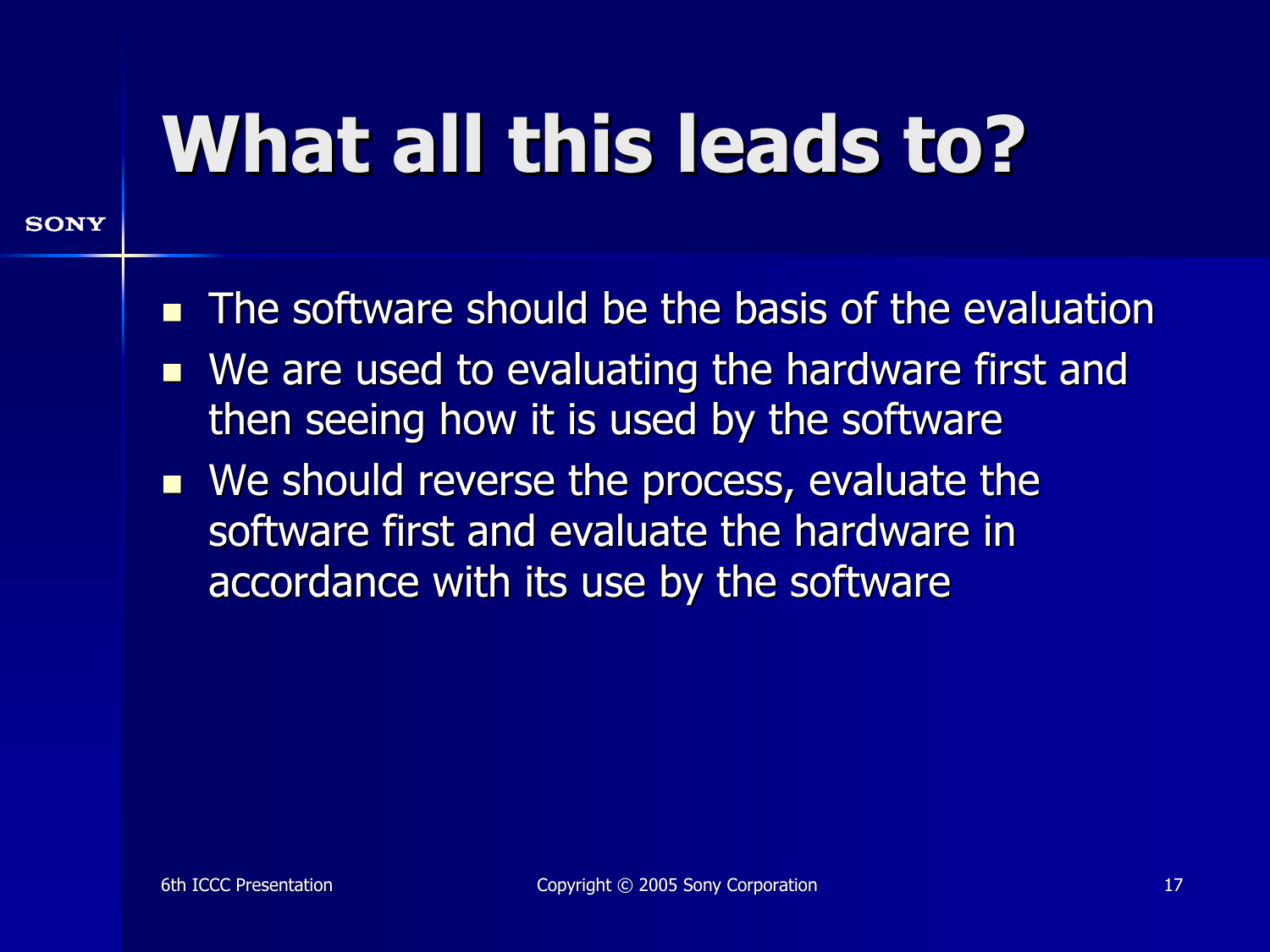#### **Compare with the** evaluation flow

- $\blacksquare$  In a CC evaluation, we start from ST to see what has to be done and we proceed downwards to see how it is supported
- $\blacksquare$  The current state is like starting from the code to see what it can do and proceeding upwards to check that ST does, indeed, need some of the functions implemented in the code
- $\blacksquare$  Let's start from the logical beginning the software that rules the functionality!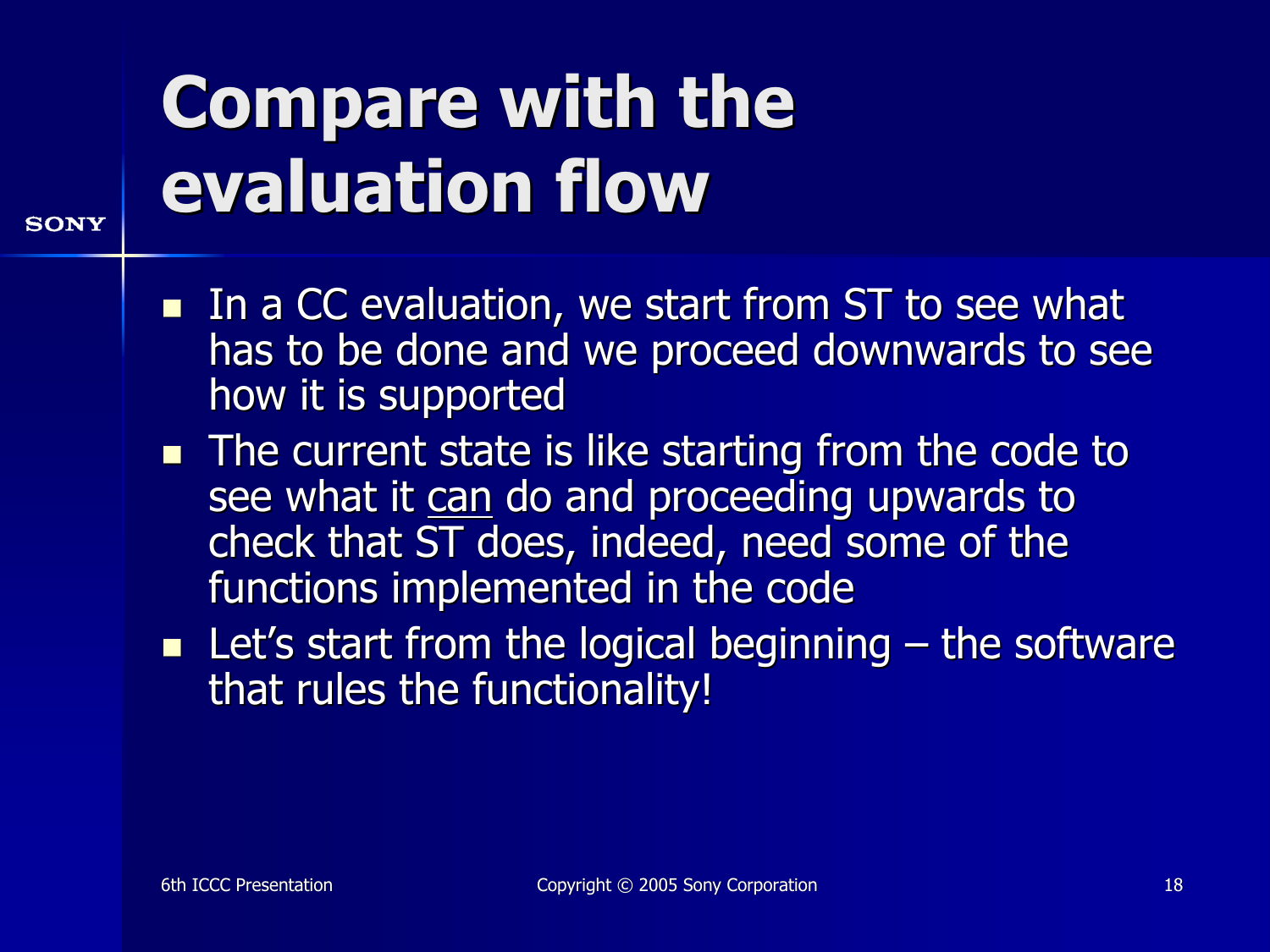#### Certified components

- $\mathbb{R}^2$ The purpose is to make components self-contained
- $\mathbb{R}^2$ The functionality of a component is not affected by the functionality of other components
- $\blacksquare$ A component can be fully tested and relied on to keep the set functionality
- $\blacksquare$ Certified components become the basis for building secure systems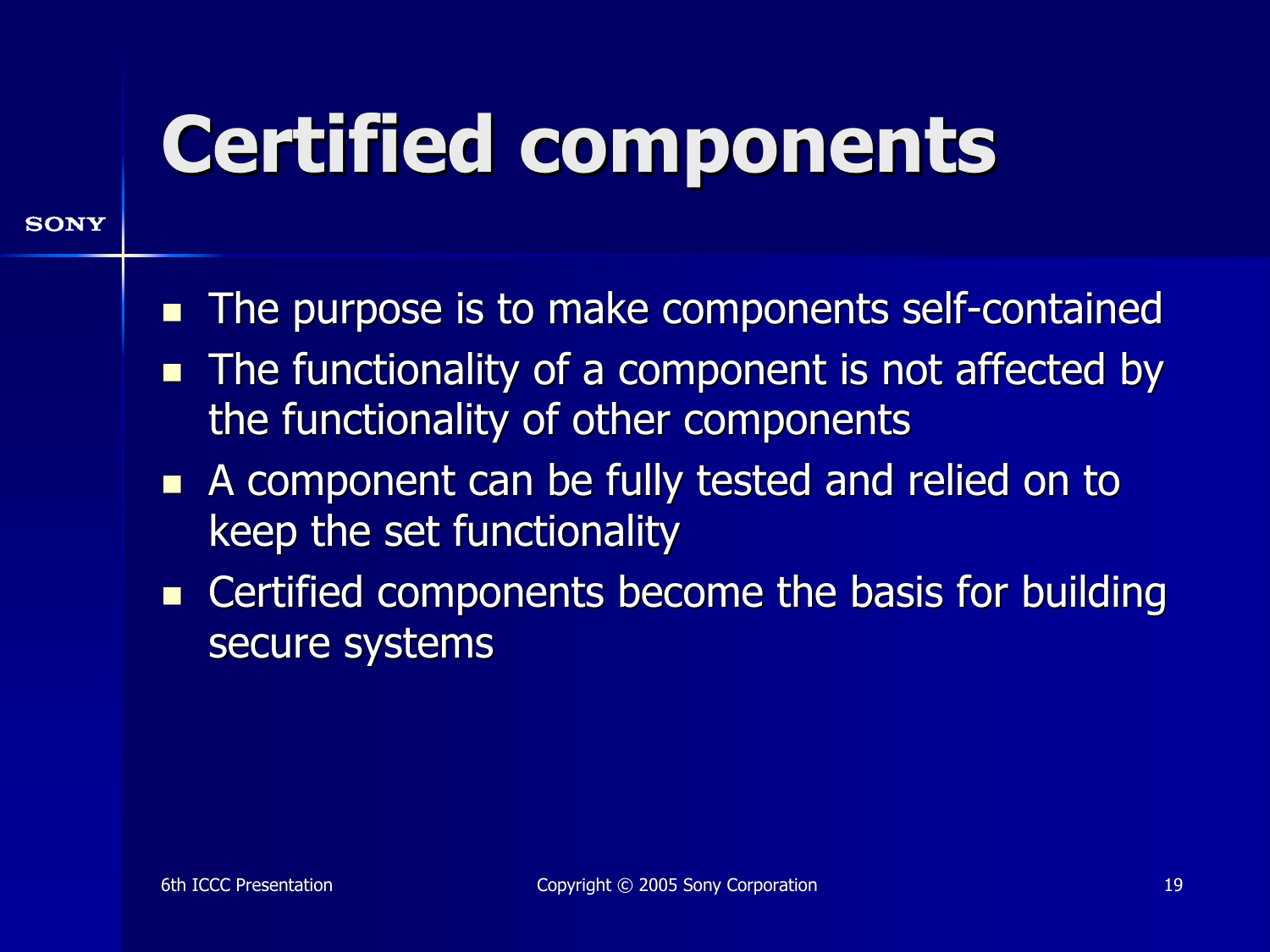## What is in it for us?

- $\blacksquare$ Assembly from certified components: lower cost
- $\blacksquare$ Independent component support: lower effort
- $\blacksquare$ Clear "separation of duty": higher security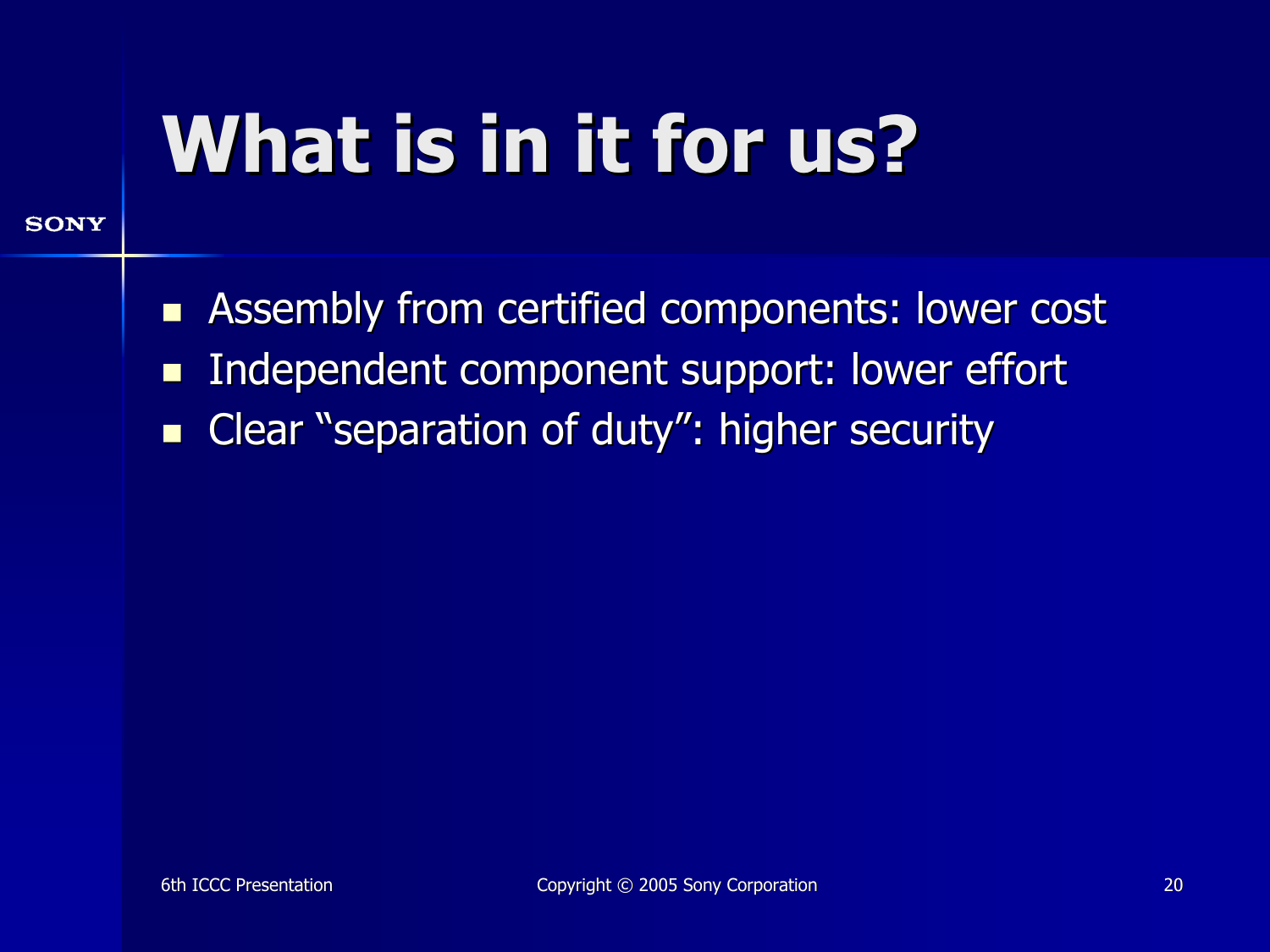# What is the problem then?

- $\blacksquare$ Software requires some hardware to be able to run for testing.
- $\blacksquare$ Hardware introduces dependencies.
- $\blacksquare$ Software is much more complex and big, it takes a lot of time to analyze, especially when it has many dependencies.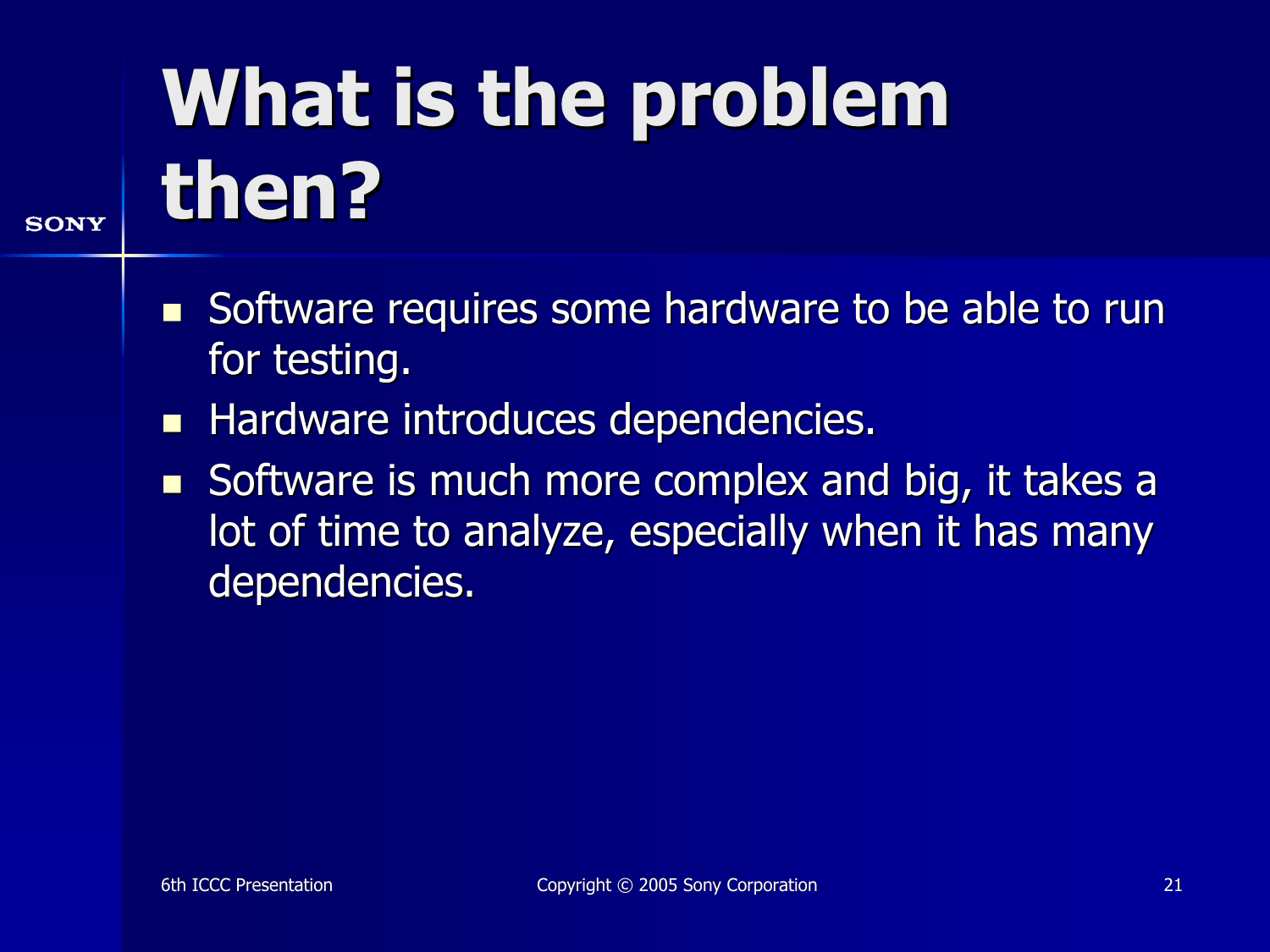## And what is the solution? And what is the solution?

- $\mathbb{R}^2$ The solution is to use the component evaluation.
- $\mathbb{R}^2$ The solution is two-fold:
	- Make sure the components are self-contained for the most part and contain a clearly defined and stable functionality
	- Make sure the component describes clearly what it will expect from the environment and how that environment will be used.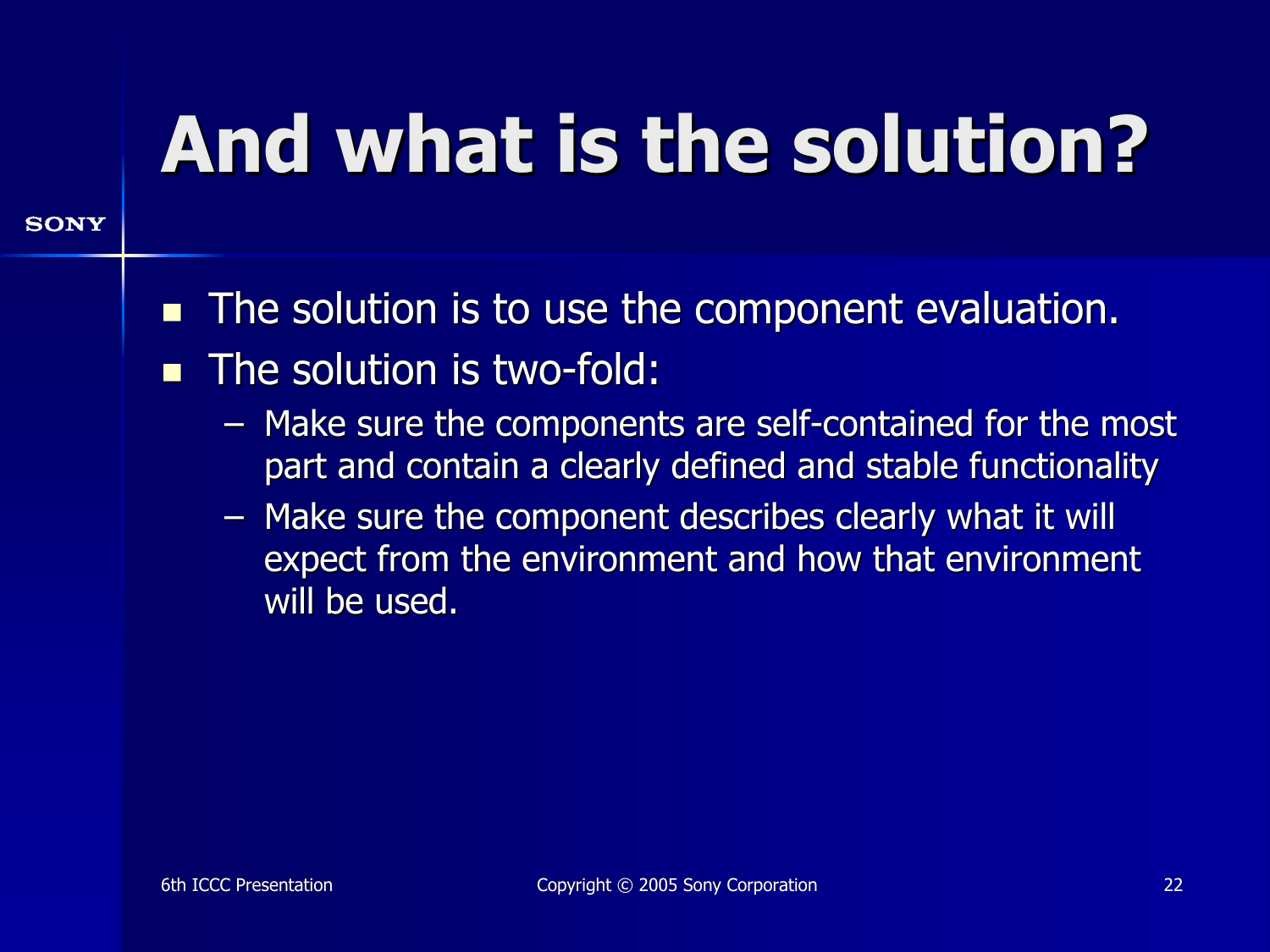#### What do we need?

- $\blacksquare$ An agreed way to provide the description of the software and hardware dependencies
	- Policies
	- **Security Functional Requirements**
	- **Developer documentation**
	- –… ?
- **An agreed evaluation methodology**
- $\blacksquare$ A product to test all of these on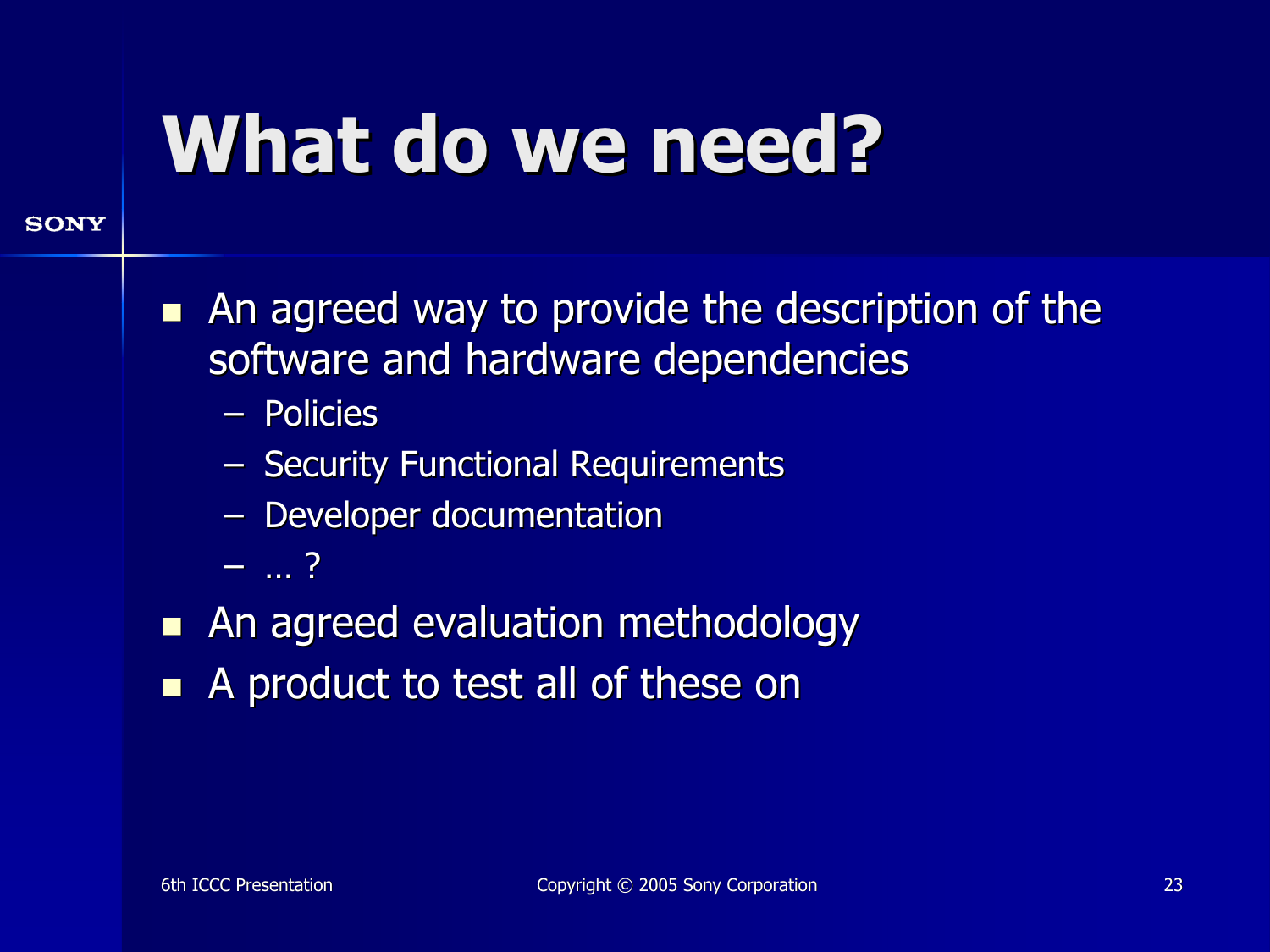#### What will we do then?

- **Ne started a project for software component We started a project for software component** evaluation that will allow us to test the methodology and gain some experience
- $\blacksquare$  The product is a smart card with a complicated structure of software
- $\blacksquare$  The purpose is to certify the software components separately and then reassemble the product from those certified components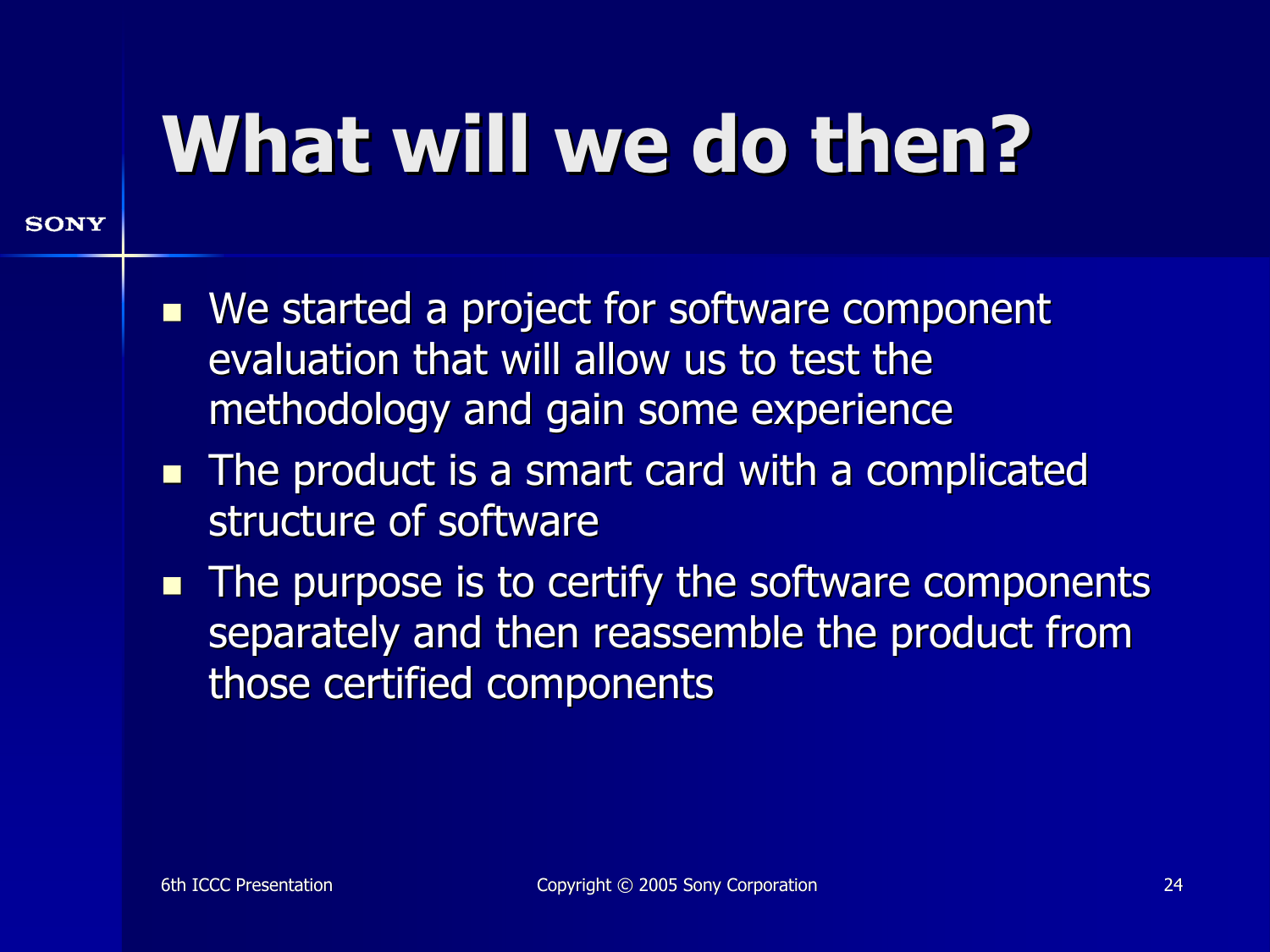## Who is at the forefront?

- $\blacksquare$ Certification body: CESG of UK
- $\blacksquare$ Evaluation labs: LogicaCMG and SiVenture
- $\blacksquare$ Developer: Sony Corporation
- $\blacksquare$ The "guinea pig" product: Sony FeliCa smart card